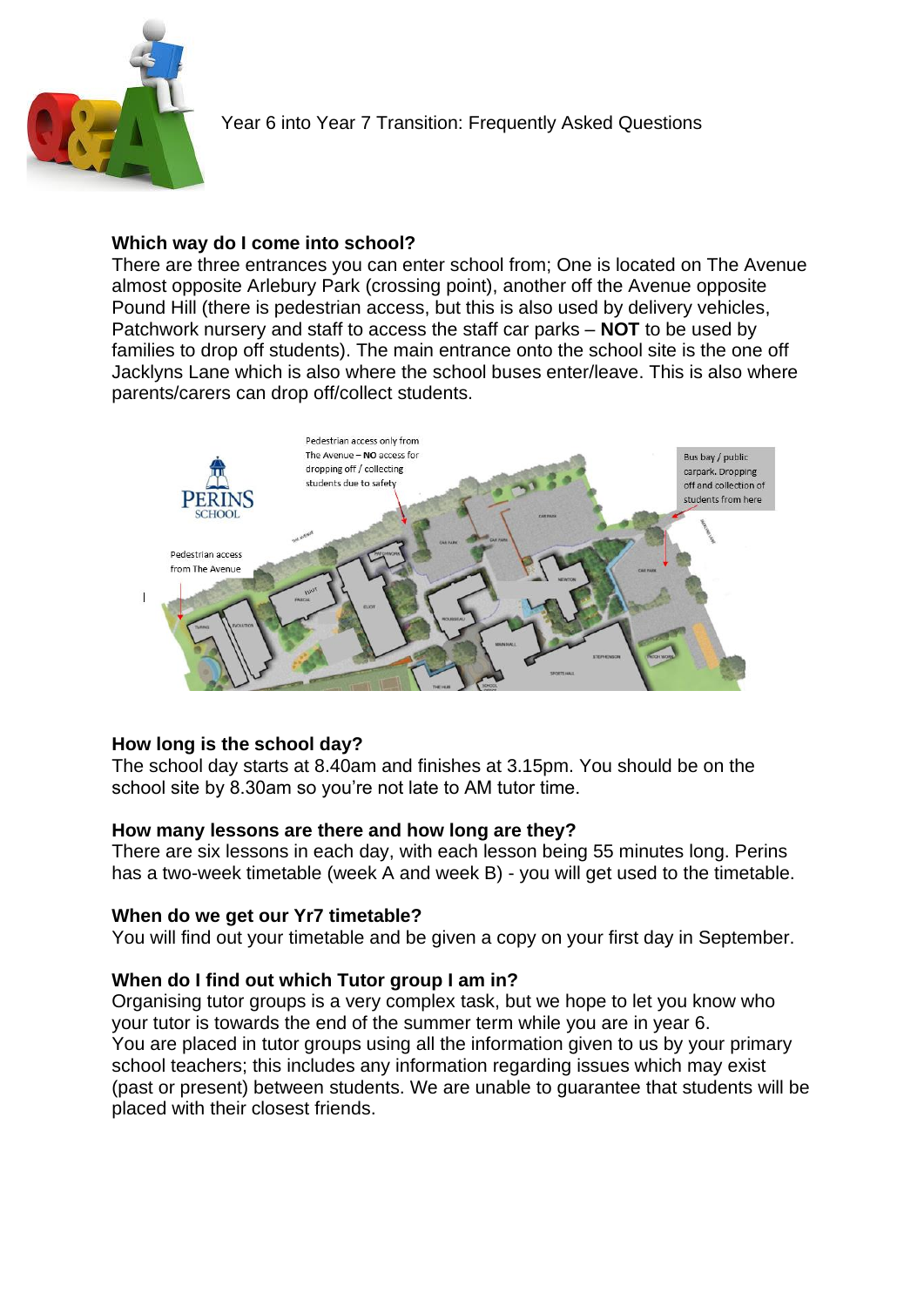We work very hard to ensure that where students are coming on their own from their primary school to match with other students joining us on their own. If students know other students joining us (from clubs outside of school), please let us know. **When do I find out which House I am in?**

When you find out your tutor group, you will also find out which House you are in **(you may not be in the same as a sibling).** We have four House's at Perins: Ventus (yellow), Ignis (red), Terra (green) and Aqua (purple). Each House has a different colour striped tie.

## **When do I find out who is going to be in my tutor group?**

On Induction Day you will get to meet the other students in your tutor group as well as meeting your tutor and get to spend time getting to know them.

## **Will my lessons be taught in my tutor group?**

You are not taught in your tutor group. Your teaching groups are different, so you get to meet lots of new friends.

#### **What lessons will I have at Perins?**

Many of the lessons will be the same as in your primary/junior school such as Maths and English. You will also do; Science, Geography, History, RE, Life Studies (PSHE), Art, Drama, Music, Technology, PE and either French or Spanish. In Year 7 you also study, Perins Values, Enterprise, Speaker Programme, Digital Literacy and have a silent reading lesson.

#### **How do I find my way around Perins and what happens if I get lost?**

Everyone gets lost and we totally understand that as a new Yr7 you probably will and it's absolutely normal! You will be given a map of the school site and you will very quickly find that you start to remember your way around. If you get lost just ask someone, there are always staff around and about. Perins staff are identified by a blue staff lanyard that they wear around their neck.

#### **How long is break and lunch time?**

Break time is 10.45 to 11.05am and lunch time is 12.45 to 1.35pm. Year 7 start lunch 10 minutes ahead of the rest of the school in September for a few weeks, so you can get to the front of the queues in the canteen and get use to the 'hustle and bustle'.

## **What kind of food is there in the canteen?**

Aspens are the caterers at Perins, and they offer a wide variety of food catering for everyone; a daily main meal, pizzas, paninis and pasta bowls, salad bar, baguettes, sandwiches, and many desserts such as muffins, biscuits and fruit. A lunch meal deal costs £2.40 [https://www.perins.net/about-perins/general-information/catering](https://www.perins.net/about-perins/general-information/catering-at-perins/)[at-perins/](https://www.perins.net/about-perins/general-information/catering-at-perins/)

## **How do I pay for my lunch?**

Our canteen is cashless, and payment is made in advance, into your account via our online payment system (SCOPAY). To buy items in the canteen, we use face recognition to identify the student. It displays the student's name and their account balance; deducts for the items being bought and then shows the remaining balance.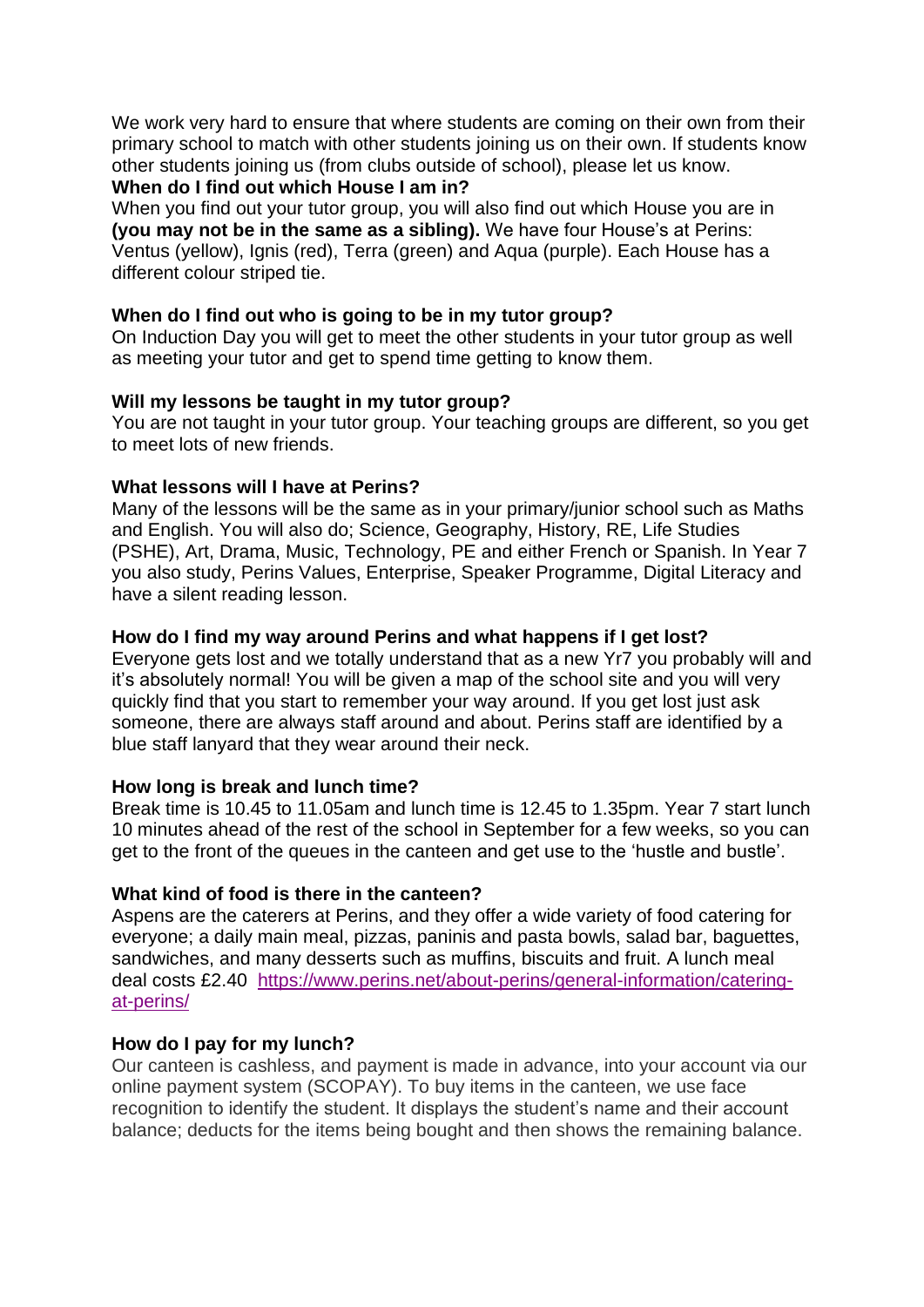## **Am I allowed to bring a mobile phone to school?**

Mobile phones are allowed in school; however, it must be switched off and put in your bag when you arrive on school site. If you are caught using your phone at any time during the day you will need to take it up to Student Services where you can collect it at the end of the school day. If you are caught for a third time, your parents/carers will be asked to collect it.

#### **What happens if I lose my mobile?**

The school does not take responsibility for mobile phones, and we encourage mobile phones not to be brought into school.

## **Am I allowed to wear jewellery?**

The only jewellery you are permitted at Perins is a watch and one earing in each ear. These must be small and discreet studs only.

#### **Am I allowed to wear my hair down?**

Yes, you can but you should always have a hair tie with you for practical lessons such as PE, Technology and Science.

#### **Can girls wear trousers?**

Yes, girls can choose to wear trousers but must be within the school uniform guidelines.

#### **What are the older students like?**

Many of our older students are very supportive of our younger students and will help you if you lost or need some support. Some of our Yr11's are POR's (hold Positions of Responsibility) and you can spot these students by the different ties they wear.

## **What if I get bullied at school?**

At Perins we do not tolerate bullying and it is really important that you tell someone, whether this is a friend, parent/carer, your tutor, your Head of Year or Head of House. You must tell somebody to enable them to deal with it for you.

## **What do I do if I'm not feeling unwell?**

If your feeling unwell during the school day you must go to the main school office (near the big tree). If a member of the office team feels that you need to go home, they will contact your parents/carers. Please **do not** contact your parents/carers to collect you if you're feeling unwell. The office team will make contact.

#### **What are PiP cards?**

You will be given a PiP card on your first day in September and your tutor will explain how these are used to monitor behaviour and gain achievement points. You will also be given a small wallet to keep it safe in (the colour of your House).

#### **How much homework will I get?**

In your first few weeks you will not have any homework while you settle into the routines of secondary school. After that you will receive homework in all subjects. You should spend around 30minutes per piece of homework and in most cases you get one week to complete your homework.